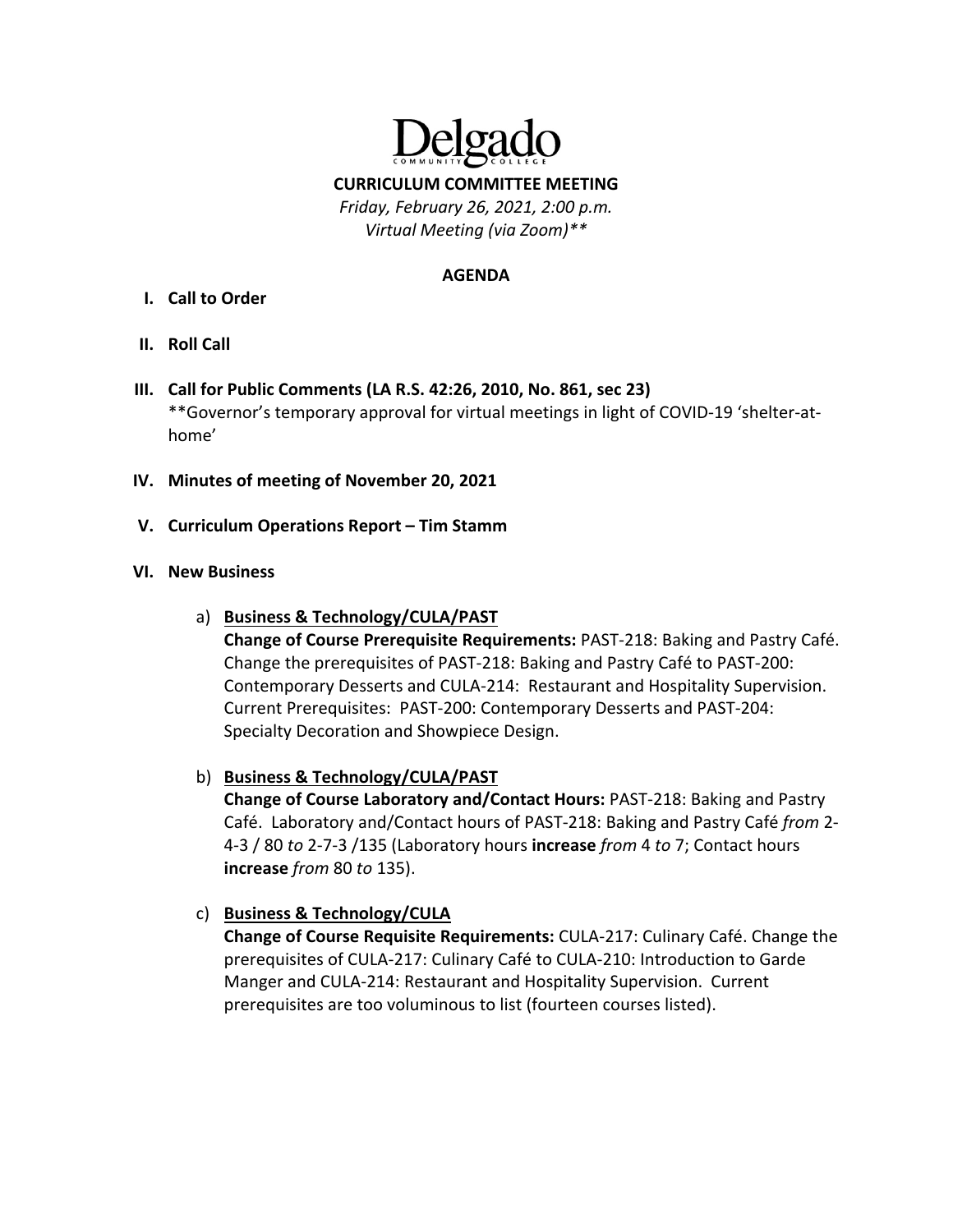### d) **Business & Technology/CULA**

**Change of Course Laboratory and/Contact Hours:** CULA‐217: Culinary Café. Change the lecture, laboratory and credit of CULA‐217: Culinary Café *from* 2‐7‐4 / 105 *to* 2‐7‐3 / 135.

#### e) **Business & Technology/CULA**

**Program Revision:** Associate of Applied Science in Culinary Arts. Revise the A.A.S. in Culinary Arts: Required Courses in Major: **Reduce** Area of Concentration *from* 22 *to* 18; concentrations remain within definition at 38 percent. Concentration in Professional Culinarian: DELETE: CULA‐218: Culinary Capstone; Concentration in Baking and Pastry Arts: DELETE: PAST‐217: Pastry Arts Capstone. Total program hours **decrease** *from* 66 *to* 62. Adjust Suggested Sequence to reflect changes: Professional Culinarian, Fifth Semester reduces from 9 to 8, as a result of course hours changes; DELETE: Sixth Semester; Sequence **reduces** *from* six semesters *to* five semesters. Concentration in Baking and Pastry Arts, DELETE: Sixth Semester; Sequence **reduces** *from* six semesters *to* five semesters.

# f) **Business & Technology/CULA**

**Program Revision:** Certificate of Technical Studies in Culinary Management. Revise the C.T.S. in Culinary Management: Required Courses in Major: DELETE: PAST‐101: Introduction to Baking and Pastry as an OR choice with CULA‐101: Introduction to Culinary Arts; DELETE: PAST-102: Baking and Pastry Skills Lab I as an OR choice with CULA‐102: Basic Culinary Skills. ADD: CULA‐109: Concepts in Culinary Arts as an OR choice with CULA‐102: Basic Culinary Skills. DELETE: CULA‐213: Nutrition for the Culinary Professional; ADD: BUSG‐115: Starting a New Business. Approved Electives: Delete: BUSG‐252: Entrepreneurial Finance from the list of options. Total program hours **increase** *from* 27 *to* 28‐29. Adjust suggested sequence to reflect changes, specifically First Semester: Delete: PAST‐ 101 as an OR choice with CULA‐101; Second Semester: Delete: PAST‐102 as an OR choice with CULA‐102; ADD: CULA‐109 as an OR choice with CULA‐102; Delete: CULA‐213: Nutrition for the Culinary Professional and ADD: BUSG‐115: Starting A New Business. Semester hours increase *from* 13 *to* 14 or 15. Total program hours **increase** *from* 27 *to* 28‐29.

# g) **Business & Technology/BUSL/Paralegal**

**New Course:** BUSL‐165: Legal Research (3‐0‐3 / 45). Creation of a new course, BUSL‐165: Legal Research, designed develop skills in conducting and using legal research. Course description: "Introduction to the skills necessary for effective identification, analysis, and research of legal issues. Students will formulate and execute research strategies effectively utilizing contemporary information resources." Prerequisite: BUSL‐202: Introduction to the Legal Profession.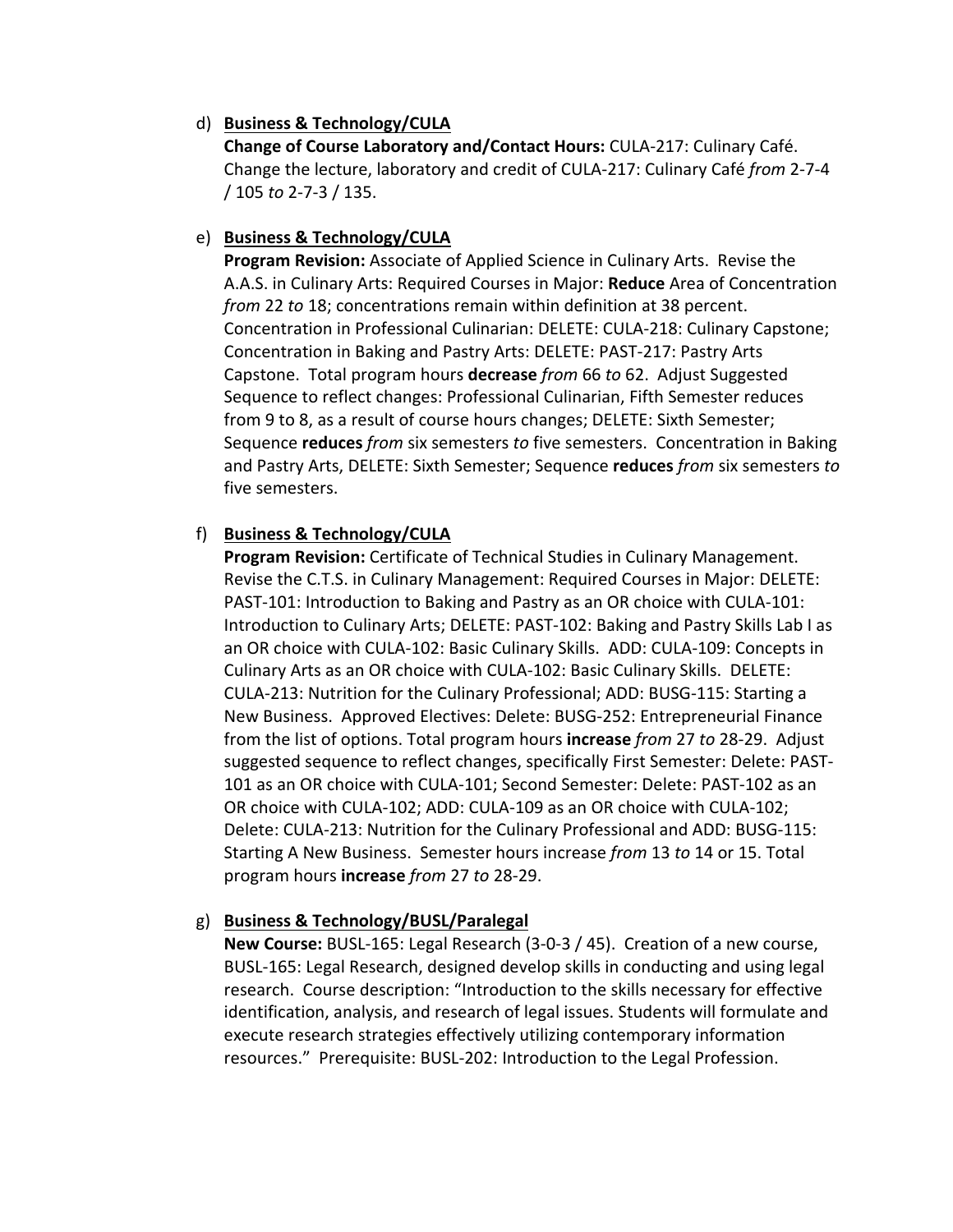### h) **Business & Technology/BUSL/Paralegal**

**New Course:** BUSL‐175: Legal Writing (3‐0‐3 / 45). Creation of a new course, BUSL‐175: Legal Writing, designed to develop specialized legal writing skills. Course description: "Effective legal writing is emphasized through research projects requiring students to draft legal memoranda and opinion letters which meet professional standards in format, style, and quality." Prerequisite: BUSL‐ 202: Introduction to the Legal Profession.

### i) **Business & Technology/BUSL/Paralegal**

**New Course:** BUSL‐180: Litigation & Trial Preparation (3‐0‐3 / 45). Creation of a new course, BUSL‐180: Litigation & Trial Preparation, designed to provide an overview of the legal case process. Course description: "Focuses on drafting skills and the procedural rules and statutes governing state and federal civil courts. It is designed to take the student through all facets of a case: the initial client interview, the initiation of a case (or alternative dispute remedies), preparation of pleadings and discovery, motion practice, drafting of settlement and trial documents, and the appellate process." Prerequisite: BUSL‐202: Introduction to the Legal Profession.

# j) **Business & Technology/BUSL/Paralegal**

**New Course:** BUSL‐185: Technology in the Law Office (3‐0‐3 / 45). Creation of a new course, BUSL‐185: Technology in the Law Office, designed to provide an overview of specialty computer programs used in the modern law office. Course description: "Overview of the use of computers and legal specialty computer software programs in the modern law office. Students use hands on computer exercises using professional software programs frequently used by paralegals, including billing software, spreadsheets and litigation support software."

# k) **Business & Technology/BUSL/Paralegal**

**New Course:** BUSL‐195: Legal Ethics (3‐0‐3 / 45). Creation of a new course, BUSL‐195: Legal Ethics, designed to provide an overview of the ethical duties and responsibilities of those working in the legal profession. Course description: "In‐ depth study of the Code of Professional Responsibility, legal ethics and necessary requirements for paralegal to properly function in the modern law office. Emphasis will be upon legal ethical consideration, disciplinary rules for attorneys and the relationship of the paralegal to the supervising attorney, the client, and the community." Prerequisite: Prerequisite: BUSL‐202: Introduction to the Legal Profession.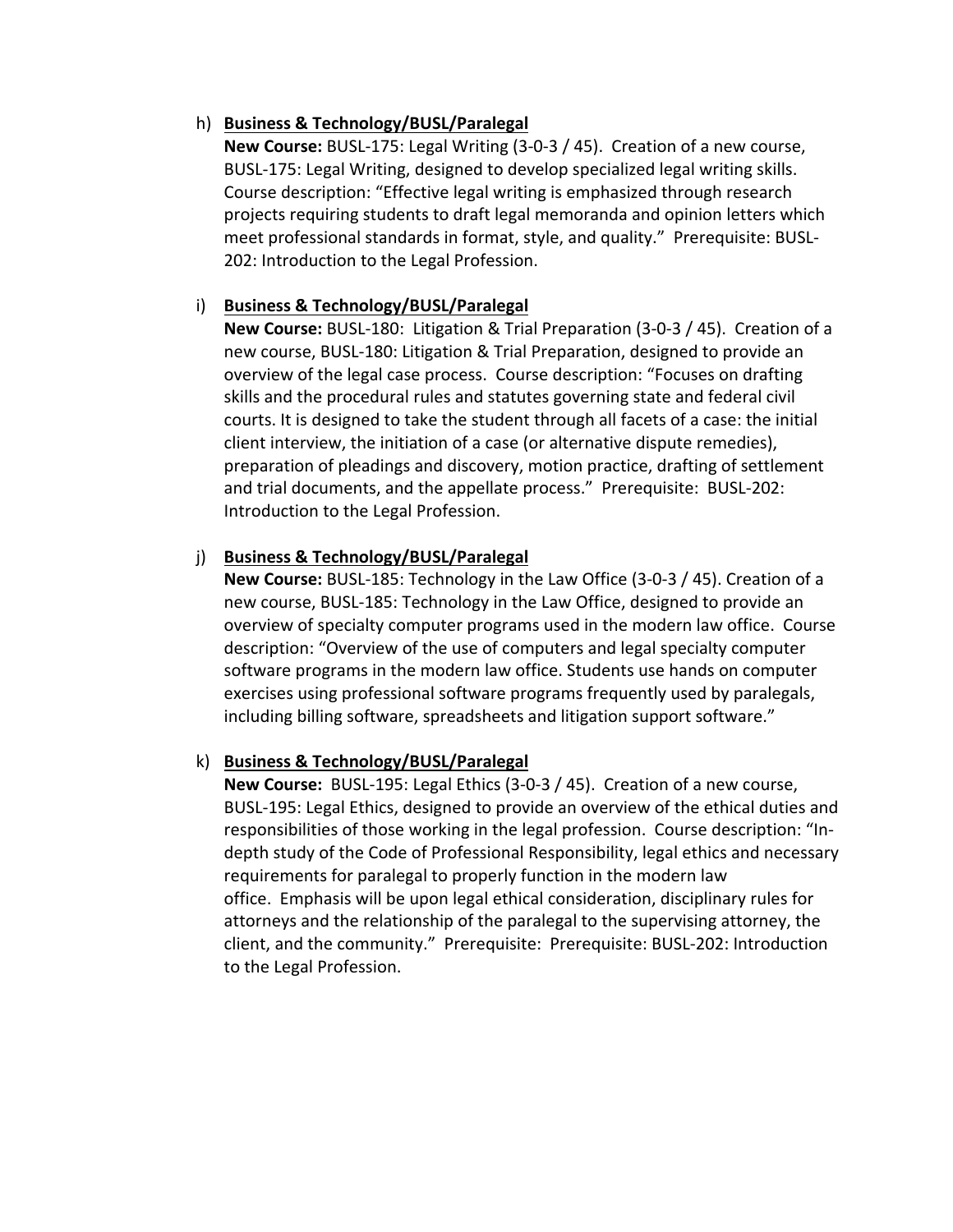# l) **Business & Technology/BUSL/Paralegal**

**New Course:** BUSL‐275: Legal Internship/Practicum (0‐10‐3 / 150). Creation of a new course, BUSL‐275: Legal Internship/Practicum, designed as a capstone/application course taken prior to program completion. Course description: "Capstone course where students apply and further develop skills and knowledge learned on the job. In addition to completing readings and assignments, student must be employed a total of 120 hours in an approved job setting related to their major." Prerequisite: Permission of Department Chair/Division."

# m) **Business & Technology/BUSL/Paralegal**

**Final Approval of Curriculum:** Associate of Applied Science in Paralegal Studies. Final approval of the A.A.S. in Paralegal Studies, to include program description, course outline, suggested sequence, and program student learning outcomes. Program Description: "The goal of the Paralegal Studies program is to provide students with an educational experience that will prepare them for a life‐long career in the Paralegal profession. Paralegals are found in all types of organizations, but most are employed by law firms, corporate legal departments, and various government offices. While lawyers assume ultimate responsibility for legal work, they often delegate many of their tasks to paralegals. Paralegals are continuing to assume a growing range of tasks in the contemporary legal office. Paralegals assist lawyers prepare for closings, hearings, trials, and corporate meetings. Paralegals might investigate the facts of cases and ensure all relevant information is considered. They also identify appropriate laws, judicial decisions, legal articles, and other materials that are relevant to assigned cases. Student Learning Outcomes: Upon successful completion of the Paralegal Studies Associate of Applied Science degree program, the graduate will be able to: Apply analytic, critical thinking and research skills to fact situations within a legal context. Demonstrate professional skills necessary to a paralegal career, including oral and written communication and technology skills. Adhere to professional and ethical standards appropriate to the legal profession. Use effective personal, interpersonal, time and project management skills required in the legal profession. Apply legal concepts including jurisdiction, contract law, property law, agency and business organization types.

# n) **Business & Technology/ARCH**

**Change of Course Prerequisite Requirement:** ARCH‐210: Architectural Design III. Change the prerequisite of ARCH‐210: Architectural Design III to ARH‐120: Architectural Design II. Current prerequisite: ARCH‐110: Architectural Design I.

# o) **Business & Technology/ARCH**

**Change of Course Prerequisite Requirement:** ARCH‐285: Architectural Design IV.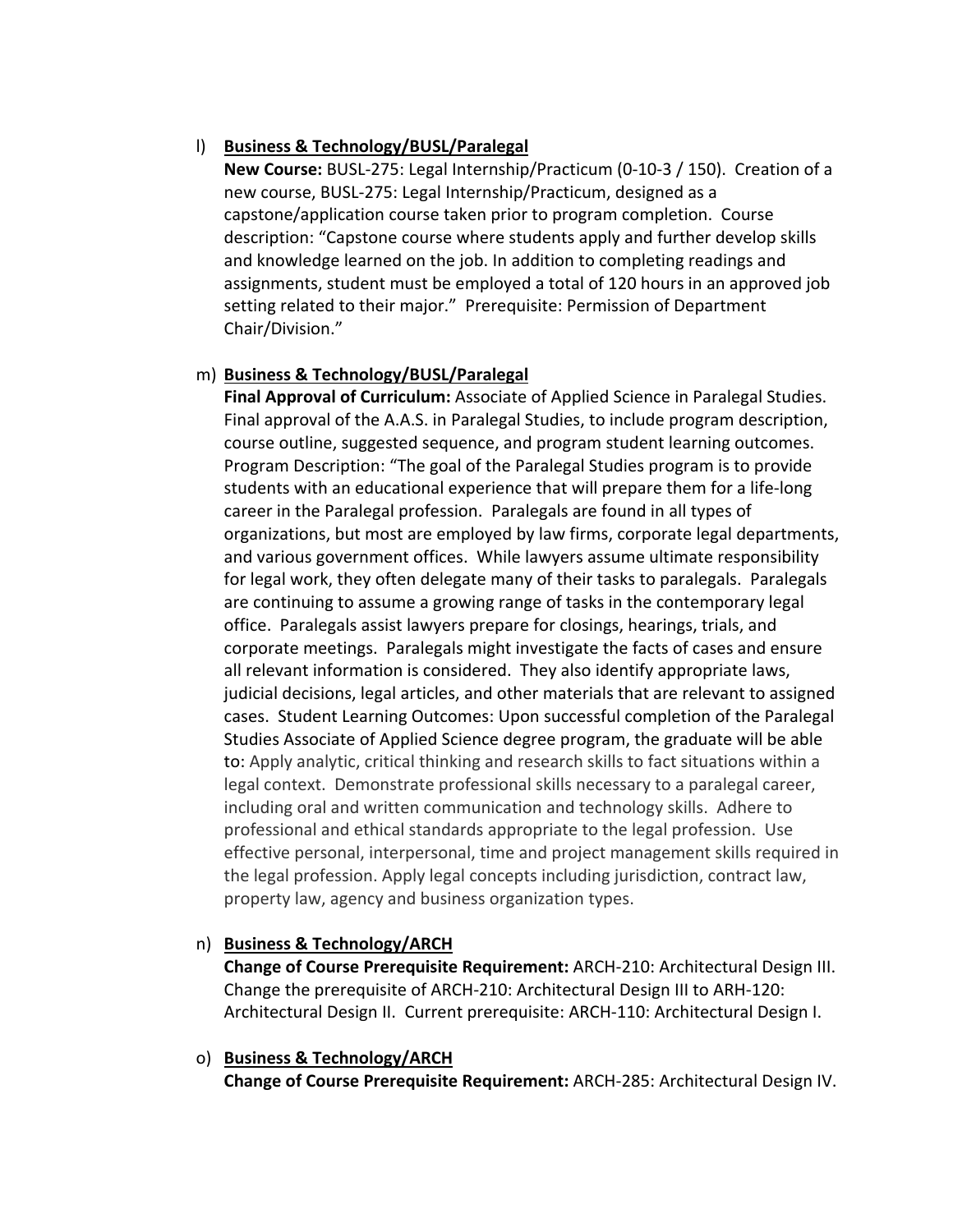Change the prerequisite of ARCH‐285: Architectural Design IV to ARCH‐210: Architectural Design III. Current prerequisite: ARCH‐110: Architectural Design I.

### p) **Business & Technology/ARCH**

**Course Termination:** ARCH‐212: Computer‐Aided Architectural Drawing. Terminate the course, ARCH‐212: Computer‐Aided Architectural Drawing, which will no longer be used in the A.A.S. in Architectural Design/Construction Technology degree program (or any other degree/certificate program).

# q) **Business & Technology/ARCH**

**Course Termination:** ARCH‐235: Environmental Technology II. Terminate the course, ARCH‐235: Environmental Technology II, which will no longer be used in the A.A.S. in Architectural Design/Construction Technology degree program (or any other degree/certificate program).

# r) **Business & Technology/ARCH**

**Change of Course Name/Title:** ARCH‐230: Environmental Technology I. Change the name of ARCH‐230: Environmental Technology I *from* ARCH‐230: Environmental Technology I *to* ARCH‐230: Environmental Technology. Note: numeric identifier is not necessary, based on termination of ARCH‐235.

# s) **Business & Technology/ARCH**

**Program Revision:** Associate of Applied Science in Architectural Design/Construction Technology. Revise the A.A.S. in Architectural Design/Construction Technology: Required Courses in Major: ADD: CADD‐110: Blueprint Reading; CADD‐231: Structural/Civil Applications in CADD; CADD‐245: Special Topics in CADD; DELETE: ARCH‐212: Computer‐Aided Architectural Drawing as an "OR" choice with CADD‐212: Architectural Applications in CADD; ARCH‐235: Environmental Technology II; DELETE: Approved Electives category. Total program hours **increase** *from* 61 *to* 64. Adjust Suggested Sequence to reflect changes, specifically, First Semester: ADD: CADD‐110: Blueprint Reading, with semester increase *from* 15 *to* 18; Third Semester: DELETE: ARCH‐235: Environmental Technology II, replace with: CADD‐231: Structural/Civil Applications in CADD; Fourth Semester: DELETE: ARCH‐212: Computer‐Aided Architectural Drawing as an "OR" choice with CADD‐212: Architectural Applications in CADD; ADD: CADD‐245: Special Topics in CADD; DELETE: Approved Electives, 3 credit hours.